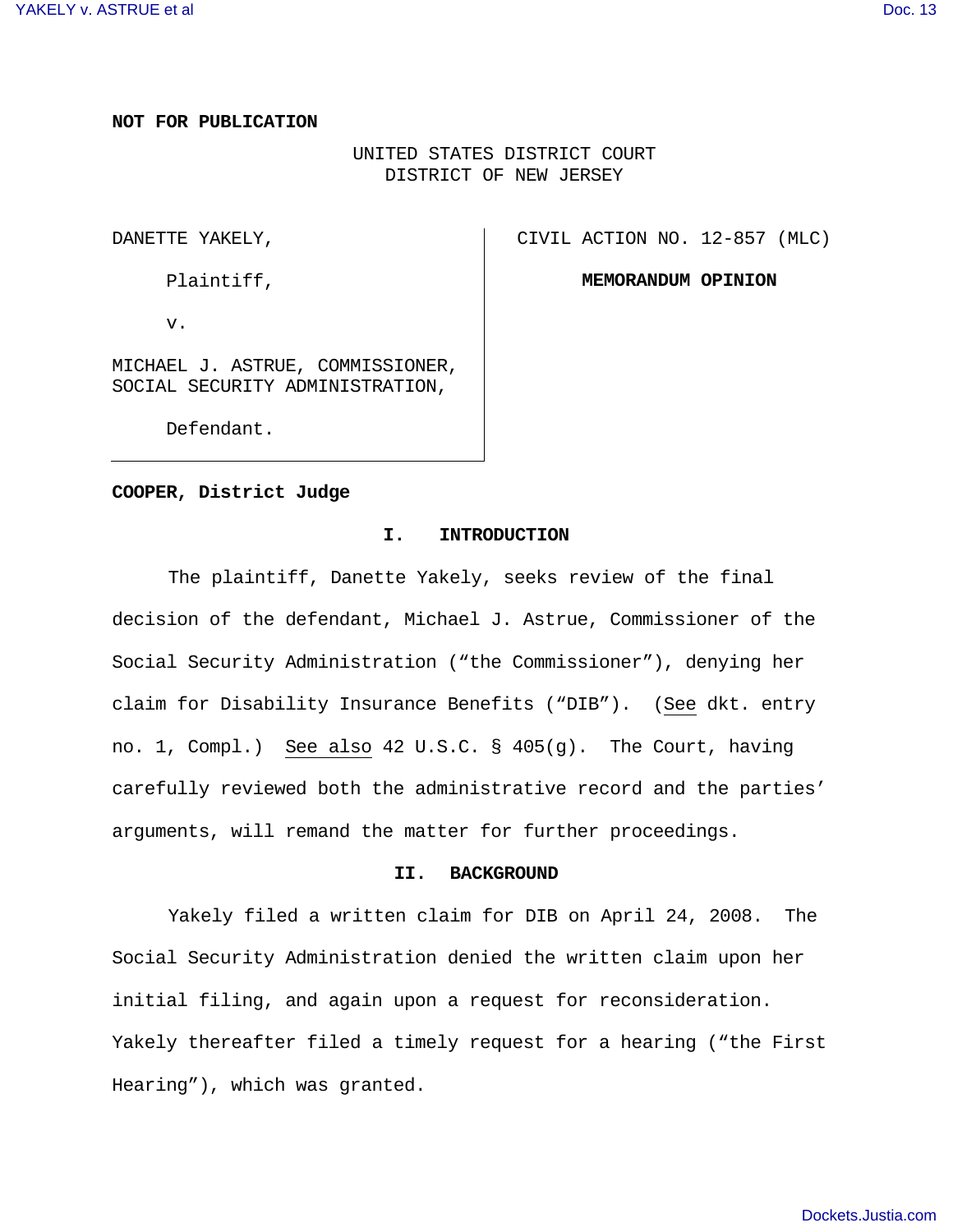The First Hearing convened on September 30, 2009, before an administrative law judge ("ALJ"). Yakely appeared without counsel. The First Hearing began with the following colloquy:

ALJ: Did you receive a Hearing Acknowledgment letter to appear today? CLMT: Yes. ALJ: Do you understand the information contained in that letter concerning representation? CLMT: Yes. ALJ: It is my understanding that you wish to proceed without a representative. Is that correct? CLMT: Yes. ALJ: Very well. . . .

(Administrative Record ("Admin. R.") at 29.) The letter referenced by the ALJ states:

### **You May Choose to Have a Person Represent You**

If you want to have a representative, please find one right away. If you get a representative, you should show this notice to that person. You or that person should also call or write this office to give us his or her name, address, and telephone number.

(Id. at 97 (bold typeface in original).)<sup>[1](#page-1-0)</sup>

1

The ALJ issued a decision on October 19, 2009 ("the First ALJ Decision"), concluding that Yakely (1) was not disabled during the

<span id="page-1-0"></span> $1$  This letter may have included an enclosure entitled "Your Right to Representation". (See Admin. R. at 100, 102-03.) However, because the First Hearing colloquy did not reference that document, the Court cannot determine whether Yakely received, reviewed, or understood the information contained therein.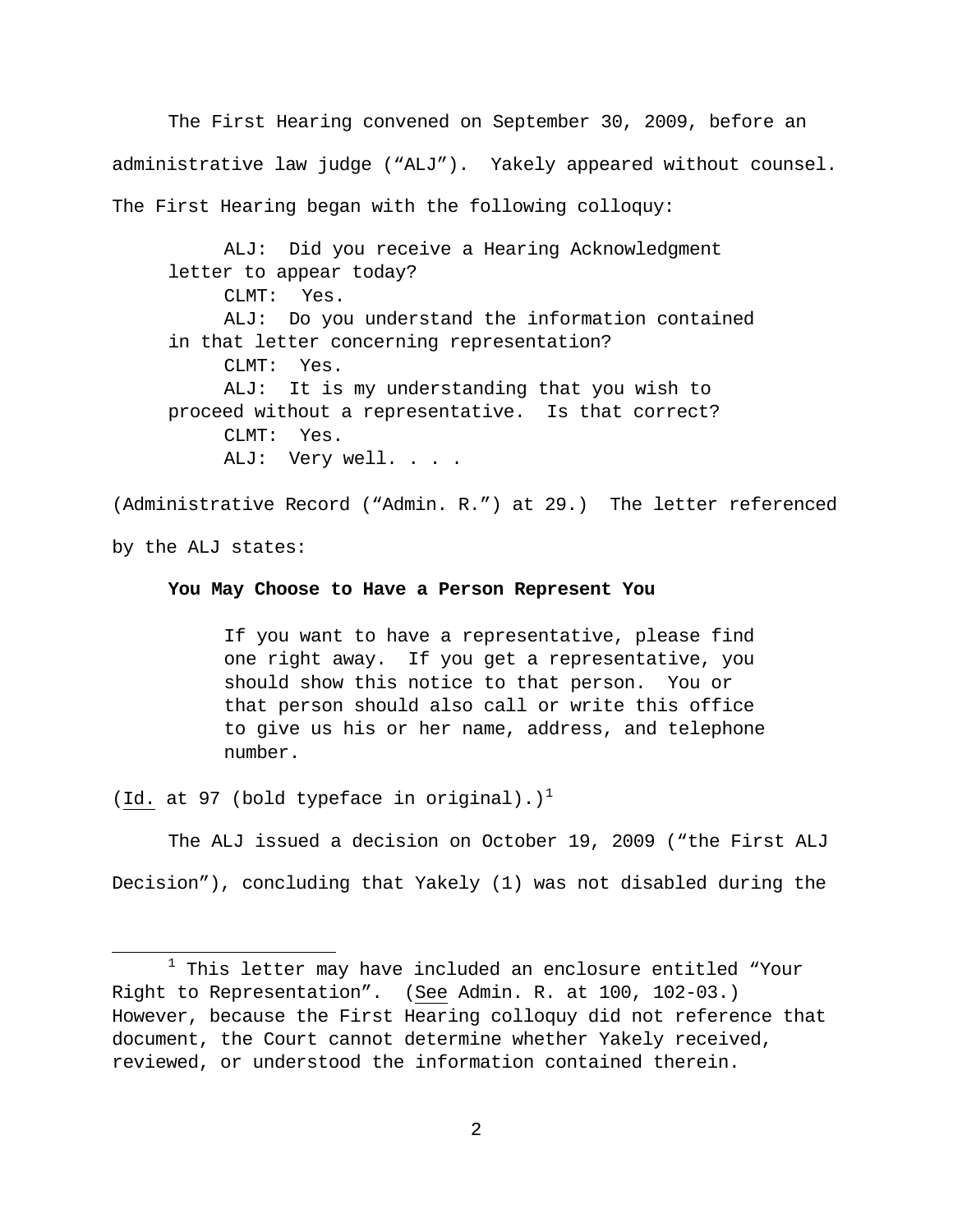relevant time period and, accordingly, (2) was not entitled to DIB. Yakely timely requested review of the First ALJ Decision by the Social Security Administration Appeals Council ("Appeals Council"). On August 19, 2010, the Appeals Council vacated the First ALJ Decision and remanded the case for a new hearing and decision.<sup>[2](#page-2-0)</sup>

The ALJ presided over the new hearing, which convened on October 25, 2010 ("the Second Hearing"). Yakely again appeared without counsel. The Second Hearing began with a fresh colloquy regarding Yakely's status as a pro se claimant:

ALJ: Did you receive the hearing acknowledgment letter to appear here today. [sic] CLMT: Yes, I did. ALJ: Do you understand the information contained in that letter concerning representation? CLMT: Yes, I do. ALJ: It's my understanding that you wish to proceed without a representative, is that correct? CLMT: Yes, it is. ALJ: Very well . . .

(Id. at 41.) Insofar as the letter referenced by the ALJ at the Second Hearing concerns representation, it is identical to the letter referenced by the ALJ at the First Hearing.<sup>[3](#page-2-1)</sup>

<span id="page-2-0"></span> $2$  The basis for the Appeals Council's actions are not relevant to the resolution of this matter.

<span id="page-2-1"></span> $3$  This letter, like the earlier letter, may have included an enclosure entitled "Your Right to Representation". (See Admin. R. at 121, 123-24.) However, for the reasons expressed in n.1, supra, the Court cannot determine whether Yakely received, reviewed, or understood the information contained therein.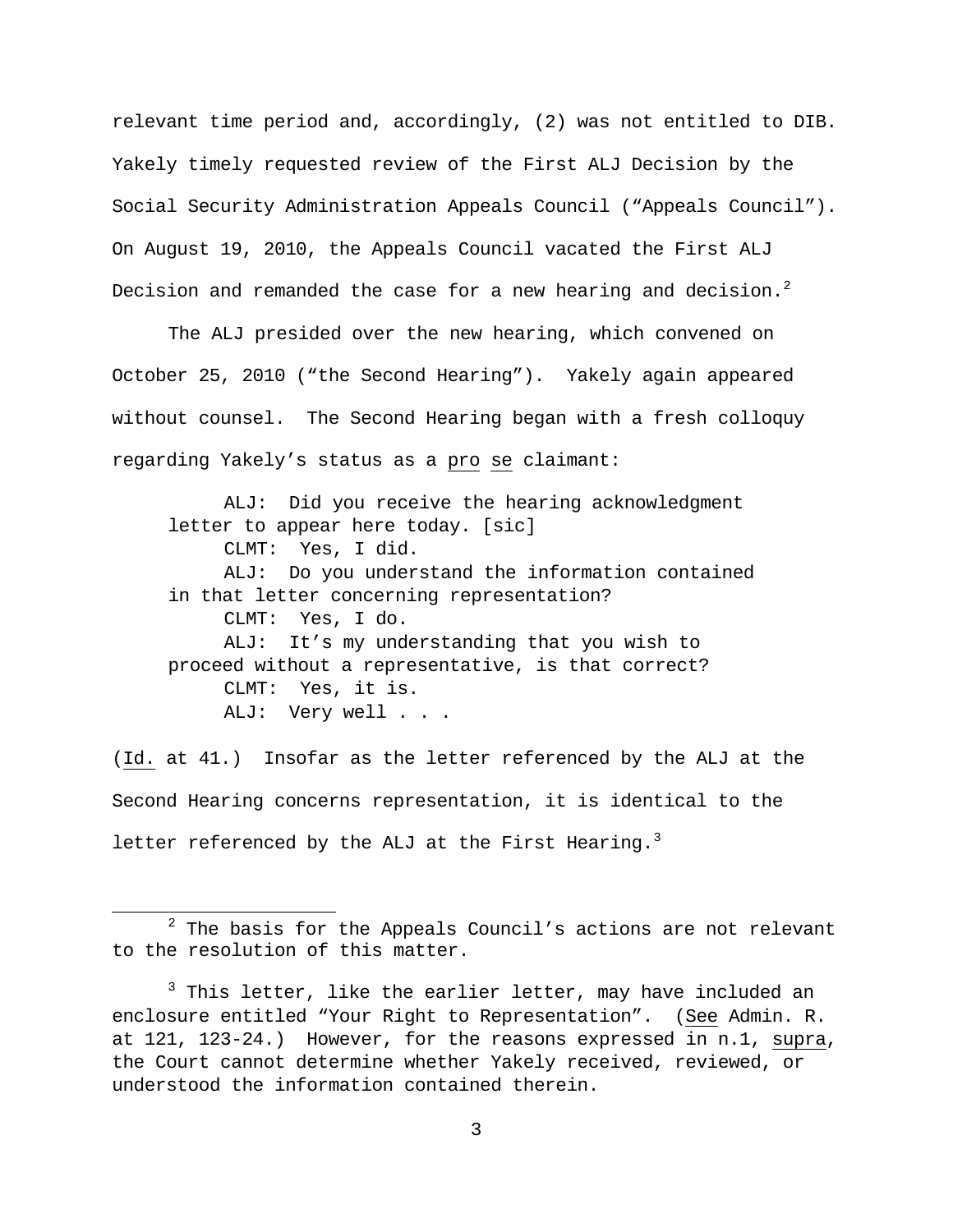The letter referenced by the ALJ at the Second Hearing differs, however, in at least one material respect from the letter referenced by the ALJ at the First Hearing: it states that "[a] vocational expert will testify at your hearing." (Id. at 119.) But the transcript of the Second Hearing reveals that the ALJ did not call or question a vocational expert.

The ALJ issued a new decision on November 5, 2010 ("the Second ALJ Decision"), concluding that Yakely (1) was not disabled during the relevant time period and, accordingly, (2) was not entitled to DIB. Yakely timely requested review of the Second ALJ Decision by the Appeals Council. On September 21, 2011, the Appeals Council denied Yakely's request and affirmed the Second ALJ Decision.

Yakely timely filed the Complaint with the assistance of counsel, seeking judicial review of the Second ALJ Decision. (See Compl.) See also 42 U.S.C. § 405(g); Poulos v. Comm'r of Soc. Sec., 474 F.3d 88, 91 (3d Cir. 2007) ("Because the Appeals Council denied review of the ALJ's decision, we review that decision as the final decision of the Commissioner."). It appears that Yakely's attorney is experienced in social security matters.<sup>[4](#page-3-0)</sup>

-

<span id="page-3-0"></span><sup>4</sup> Yakely is represented by Jason Lanell Thompson of the law firm of Leventhal, Sutton & Gornstein. It appears from the Court's independent research that Attorney Thompson is counsel of record in twenty-three social security appeals filed in this district and sixty-six social security appeals filed in the Eastern District of Pennsylvania.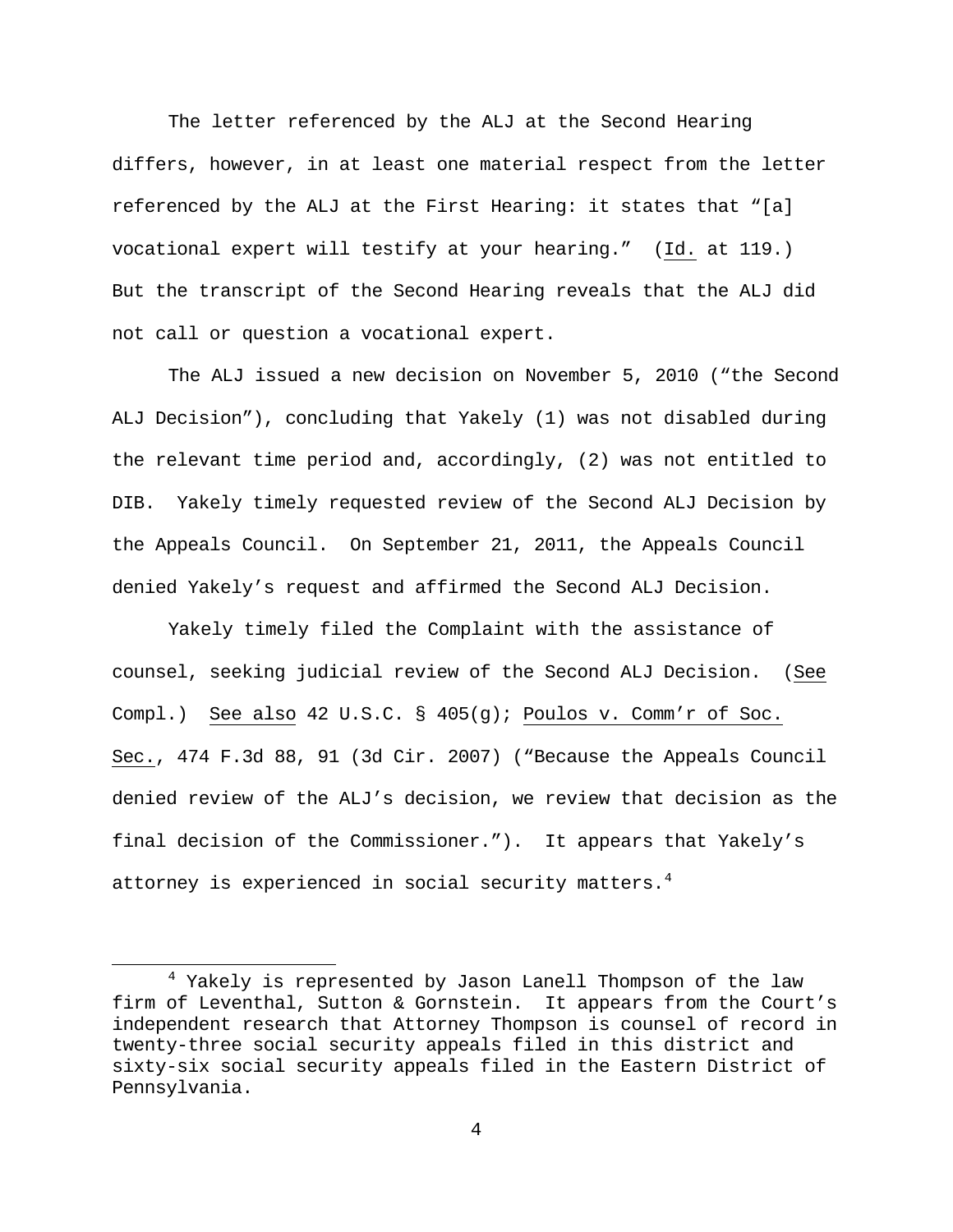In a letter brief electronically filed on September 12, 2012 pursuant to Local Civil Rule 9.1(d)(1), Yakely sets forth her primary contentions and arguments for relief. She states, in pertinent part, that the ALJ colloquies regarding representation "[did] not show that [her] waiver of representation was knowing and voluntary, as the ALJ failed to mention, e.g., the availability of representation on a pro bono or contingent fee basis, the importance of an attorney in obtaining evidence to support the claim, etc." (Dkt. entry no. 8, 9-13-12 Letter Br. at 1.) She also argues that the ALJ failed to properly discharge the "heightened duty" to assist her pro se presentation of a DIB claim. (Id. at 1-2.) The United States Attorney's Office for the District of New Jersey, Civil Division, responded on behalf of the Commissioner, noting that it disagreed with those arguments. (See dkt. entry no. 9, Response to 9-13-12 Letter Br.)

Yakely filed a formal brief on November 16, 2012, pursuant to Local Civil Rule 9.1(e)(1). (See dkt. entry no. 10, Br. in Supp.) In that brief, Yakely re-states her contention that the ALJ failed to assist her pro se presentation. (See id. at 7-11.) She also argues, that the ALJ: (1) erroneously determined that her insured status lapsed on December 30, 2007; (2) improperly discredited or otherwise disregarded the opinion of her treating physician; and (3) improperly issued the Second ALJ Decision without securing the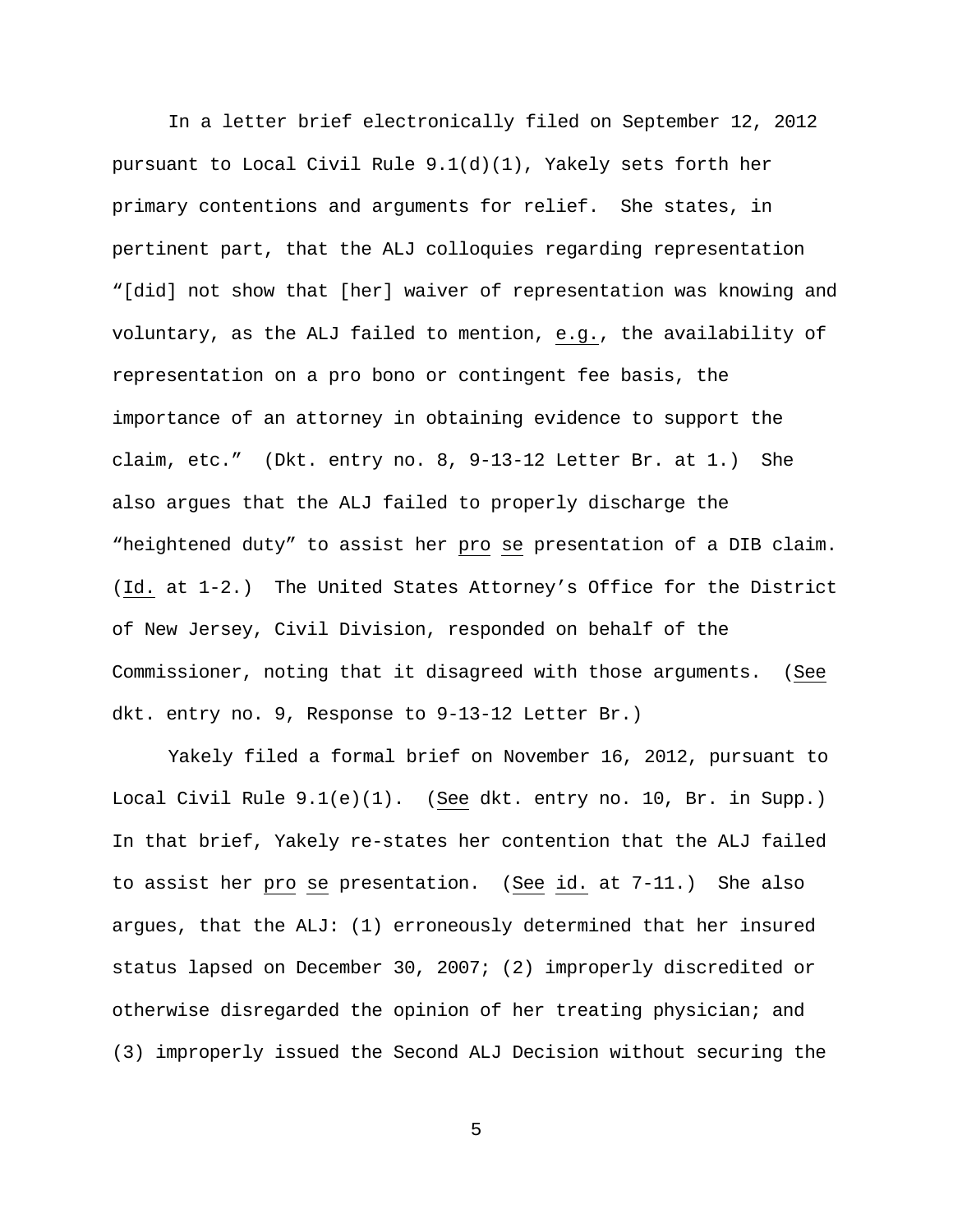testimony of a vocational expert. (See id. at 6, 11-23; see also dkt. entry no. 12, Reply Br. at 2-5.) On these grounds, Yakely asks the Court to either reverse the Second ALJ Decision and award her DIB, or vacate the Second ALJ Decision and remand the matter for further administrative proceedings. (See Compl. at 1; Br. in Supp. at 23.)

The Commissioner has submitted an opposition brief, but that brief is sparse. (See dkt. entry no. 11, Opp'n Br.) The statement of the case contained therein merely incorporates Yakely's summary of the procedural history of the action, and the summary of facts set forth in both the First ALJ Decision and the Second ALJ Decision. Neither that statement of the case nor the other portions of the brief review the remainder of the administrative record.

The Commissioner's brief also provides little by way of meaningful argument. The brief does not explain the Commissioner's earlier opposition to Yakely's contention that the ALJ failed to procure a knowing and intelligent waiver of counsel. It also provides little argument in opposition to Yakely's concerns regarding the ALJ's: (1) determination that Yakely's insured status lapsed on December 30, 2007; and (2) failure to solicit or consider testimony from a vocational expert. (See generally id.)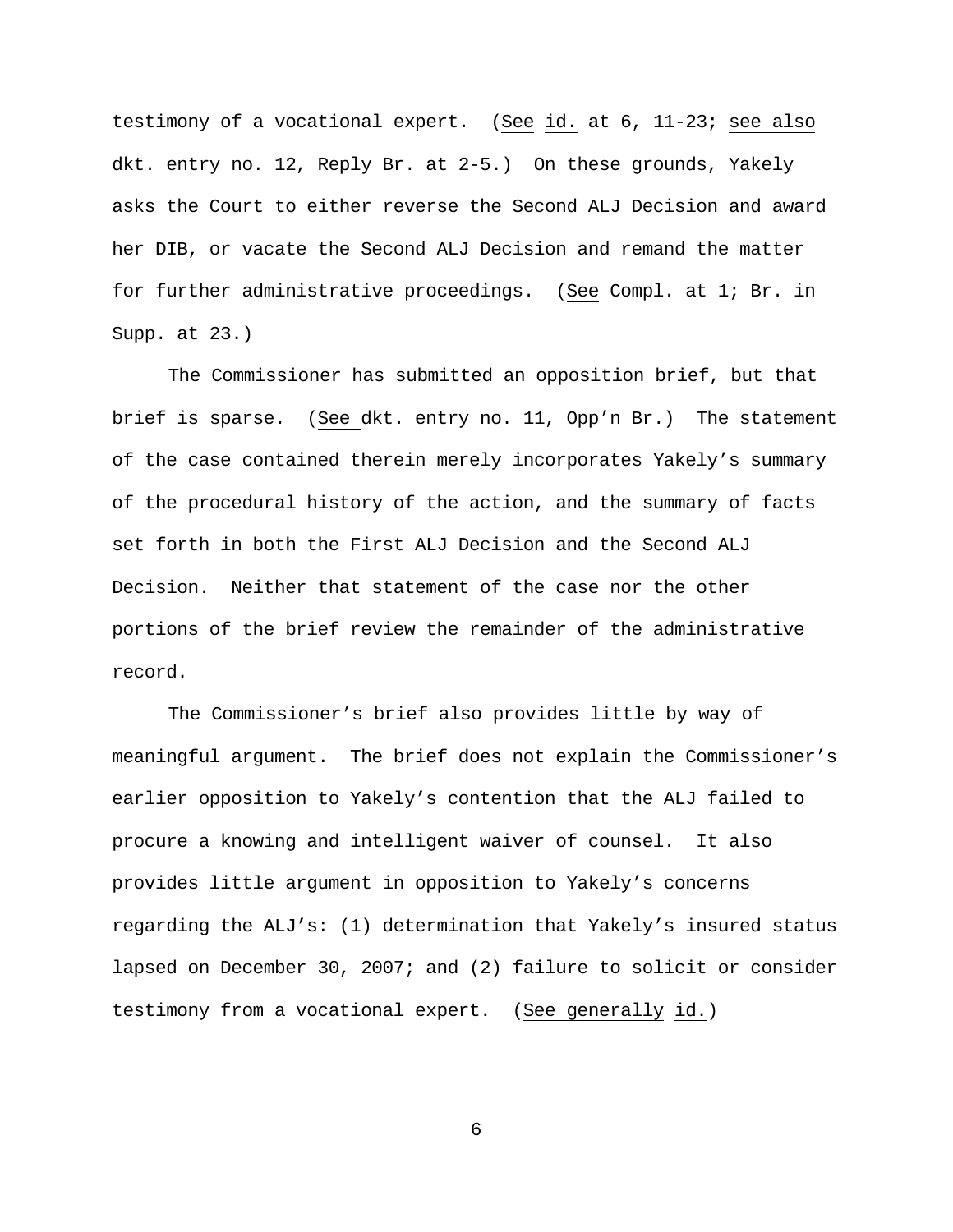#### **III. DISCUSSION**

# **A. The Record Does Not Demonstrate that Yakely Knowingly and Intelligently Waived Her Right to Counsel**

**"**Though a claimant does not have a constitutional right to counsel at a social security hearing, she does have a statutory and regulatory right to counsel at such a hearing." Vivaritas v. Comm'r of Soc. Sec., 264 Fed.Appx. 155, 157 (3d Cir. 2008) (citing 42 U.S.C. § 406 and 20 C.F.R. § 404.1705). Accordingly, pro se social security claimants "must be given notice of the right to counsel and can waive this right only by a knowing and intelligent waiver." Id. (citing Smith v. Schweiker, 677 F.2d 826, 828 (11th Cir. 1982)). "A claimant may express a desire at the hearing not to be represented by an attorney, but [her] waiver must establish that [she] was 'properly apprised of [her] options concerning representation' to be effective." Curry v. Barnhart, No. 05-2350, 2006 WL 1192920, at \*2 (E.D. Pa. Jan. 25, 2006) (Magistrate Judge Report & Recommendation) (quoting Smith, 677 F.2d at 828), adopted by Dist. Ct., 2006 WL 964103 (Apr. 13, 2006).

In Vivaritas, the Third Circuit Court of Appeals ("the Third Circuit") examined a pro se claimant's waiver of the right to representation to determine whether such waiver was knowing and intelligent. In that case, the ALJ began the administrative hearing by acknowledging the claimant's pro se status and explicitly informing her that she had "the right to have a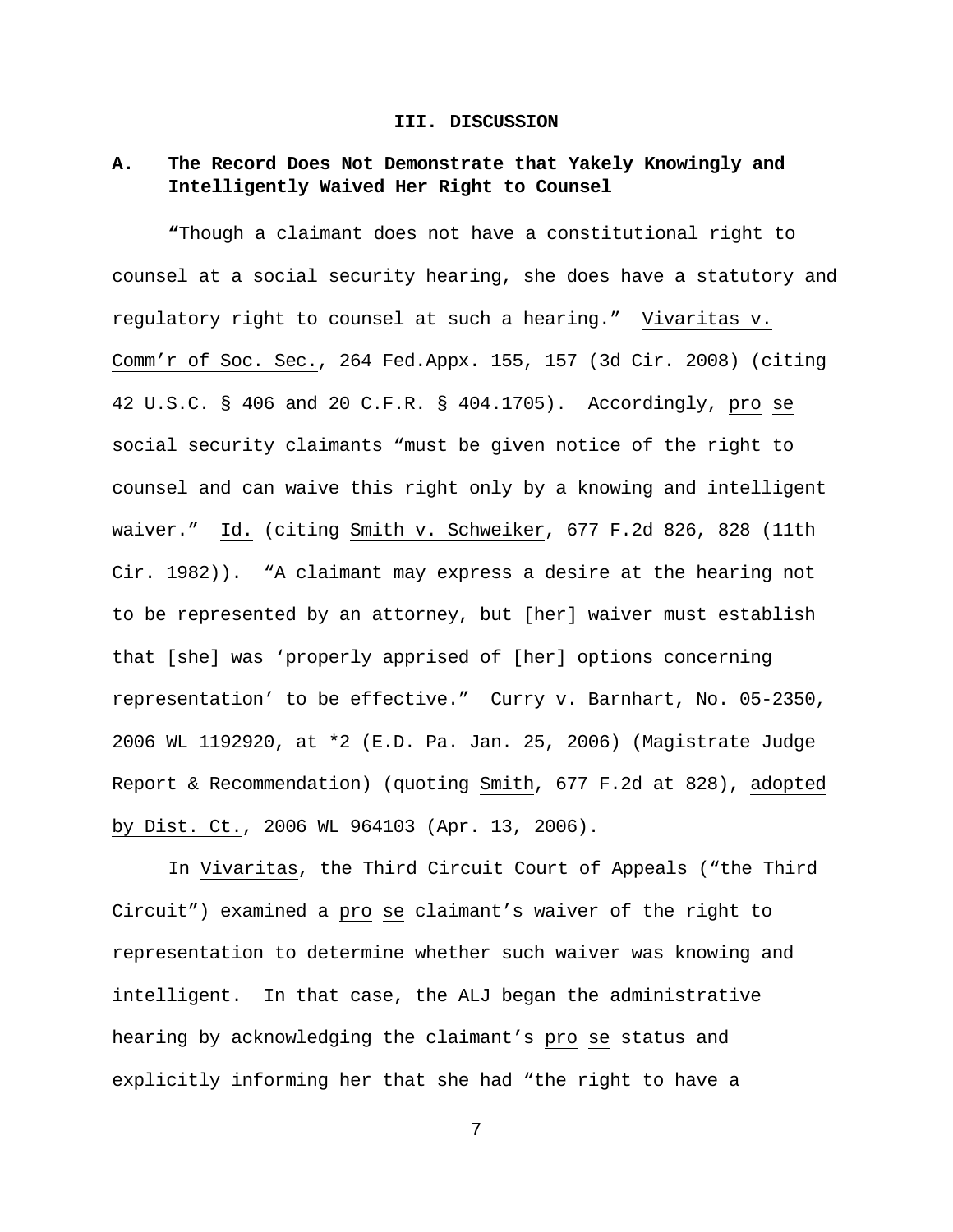representative", though she was "not required to have one." Id. at 158 (citation to record omitted). The ALJ then attempted to confirm that the claimant fully understood her rights by engaging in the following exchange:

ALJ: Let me first explain to you what a representative could do for you. A representative could help you to gather medical records and other documents in support of your case. A representative could help you to organize your case and could help you to present your case before an Administrative Law Judge. There may be representatives that do not charge any money. Have you given any thought to getting a representative?

CLMT: I was—I went to check into legal aide [sic] because I can't afford [sic] and they say—I think they're on Summit or something. I was looking for it, but I couldn't find it.

ALJ: Okay. Well, let me explain to you what your options are today. First, let me tell you that it's perfectly possible to have a fair hearing either with a representative or without a representative. It's purely a personal choice of yours. It—so you have two choices today. You can either choose to proceed today with the hearing without a representative or I could give you an adjournment of 30 days to give you a chance to get a representative. If you choose to proceed today and if I notice during the hearing that there are any documents that are missing from your record that I need, I can take steps through my office to get those and add them to your file. Also, if you proceed today and for some reason you are not happy with the [d]ecision that I make, you would be free to appeal that [d]ecision and you could get a representative at that time if you so chose [sic]. So what is your [d]ecision? Do you want to proceed or do you want to have a chance to get a representative?

CLMT: Well, I'm going to proceed.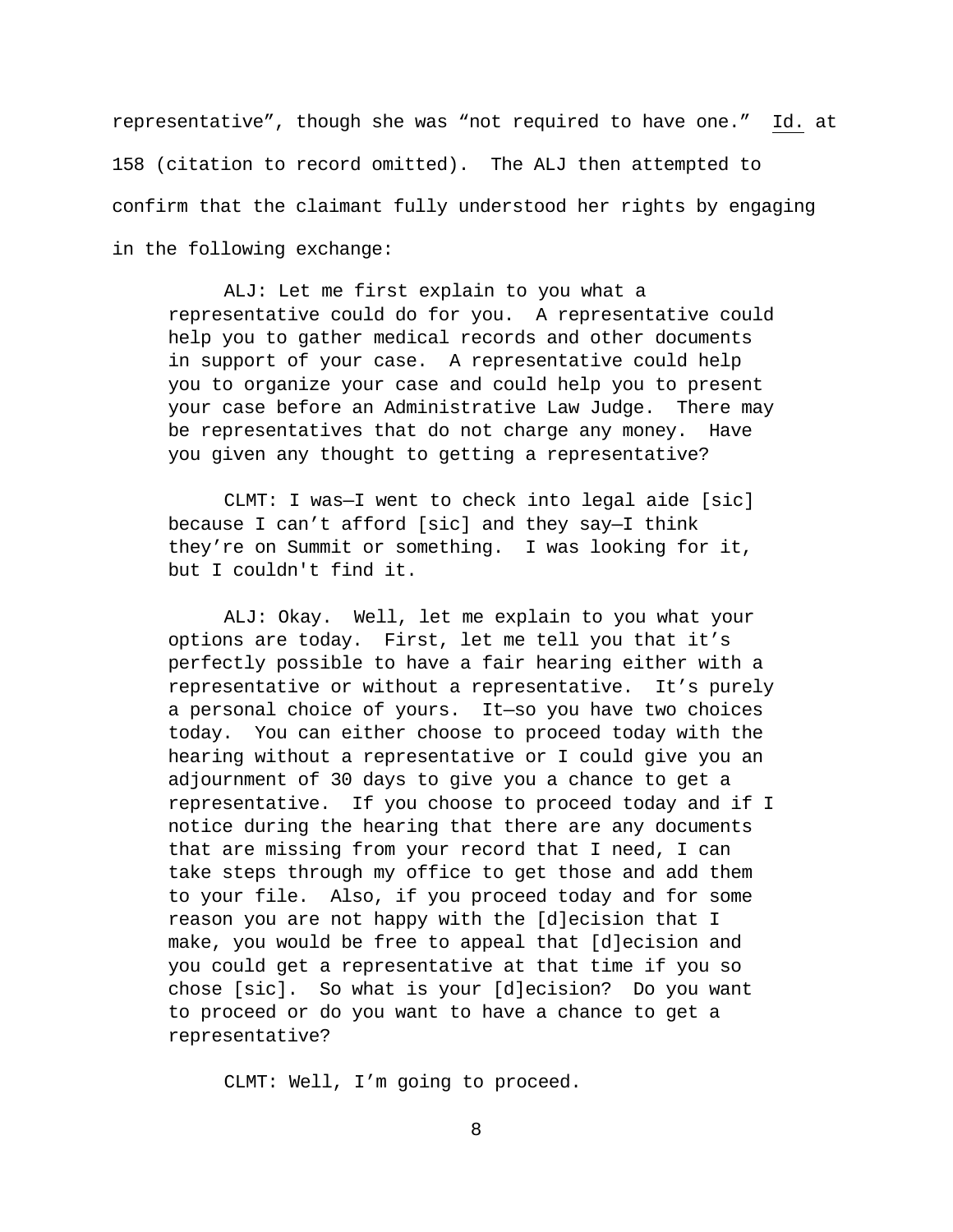ALJ: You want to proceed today?

CLMT: Yeah.

l

Id. at 158-59 (citations to record omitted). The Third Circuit explained that the quoted ALJ colloquy would ordinarily "be sufficient to establish that a claimant waiving her right to counsel during an ALJ hearing acted knowingly and intelligently." Id. at  $159.^5$  $159.^5$  $159.^5$ 

The United States District Court for the Eastern District of Pennsylvania similarly found that an ALJ failed to elicit a knowing and intelligent waiver of counsel in Curry. That court held that a claimant's waiver of counsel was not knowing and intelligent where the ALJ did not, among other things, "explain the importance of having an attorney present" or "offer to re-convene the hearing when [the claimant] had secured the services of an attorney". 2006 WL 1192920, at \*3. That court noted that "[t]he ALJ's apparent quest for expediency can never override a claimant's right to counsel." Id.

The decisions in Vivaritas and Curry accord with the interpretation of "knowing and intelligent waiver" propounded by the Seventh Circuit Court of Appeals ("the Seventh Circuit"), which

<span id="page-8-0"></span><sup>&</sup>lt;sup>5</sup> The Third Circuit ultimately concluded that the claimant in that action did not knowingly and intelligently waive her right to counsel because she suffered from a mental disorder. See Vivaritas, 264 Fed.Appx. at 159-61.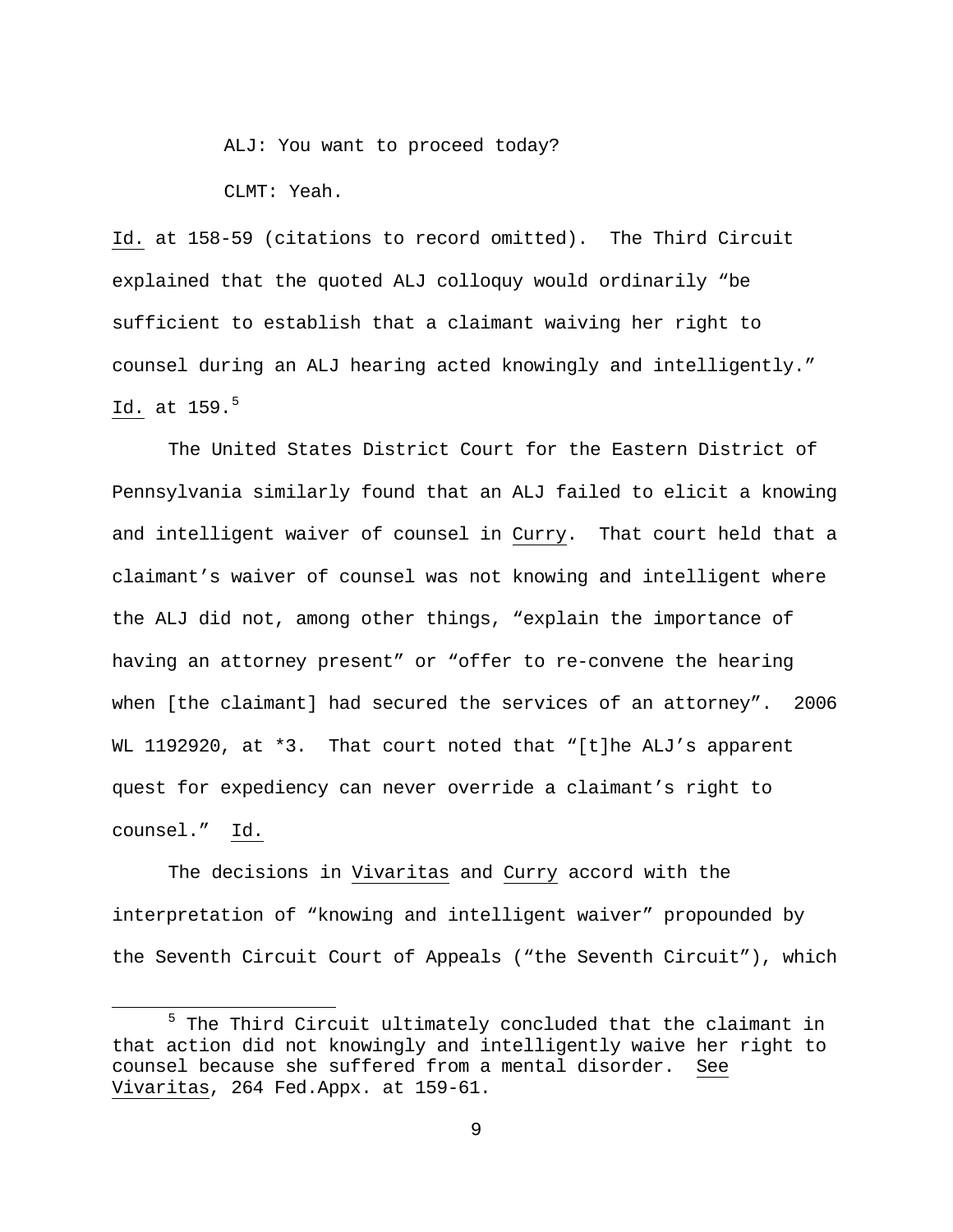has stated that "[t]o ensure valid waivers, ALJs must explain to pro se claimants (1) the manner in which an attorney can aid in the proceedings, (2) the possibility of free counsel or a contingency arrangement, and (3) the limitation on attorney fees to 25 percent of past due benefits and required court approval of the fees." Skinner v. Astrue, 478 F.3d 836, 841 (7th Cir. 2007) (citation omitted) (internal quotation marks omitted). The Third Circuit has acknowledged the Seventh Circuit's interpretation of "knowing and intelligent waiver" without explicitly adopting it. See Vivaritas, 264 Fed.Appx. at 157 n.1; see also Curry, 2006 WL 1192920, at \*2 ("Adequate notice of the right to counsel must include the possibility of free counsel and limitations on attorney fees to 25 percent of any eventual award.").

The Court, upon consideration of the foregoing standards and the administrative record developed below, concludes that the ALJ failed to ensure that Yakely knowingly and intelligently waived her right to counsel. Although the ALJ confirmed that Yakely knew that she could "have a representative" at those hearings, the ALJ failed to confirm that Yakely understand that her "representative" could be an attorney who (1) could meaningfully assist her presentation to the ALJ, and (2) might work on either a pro bono or a contingency fee basis. (See Admin. R. at 29, 41, 97, 118.) But cf. Vivaritas, 264 Fed.Appx. at 158-59; Curry, 2006 WL 1192920, at \*3.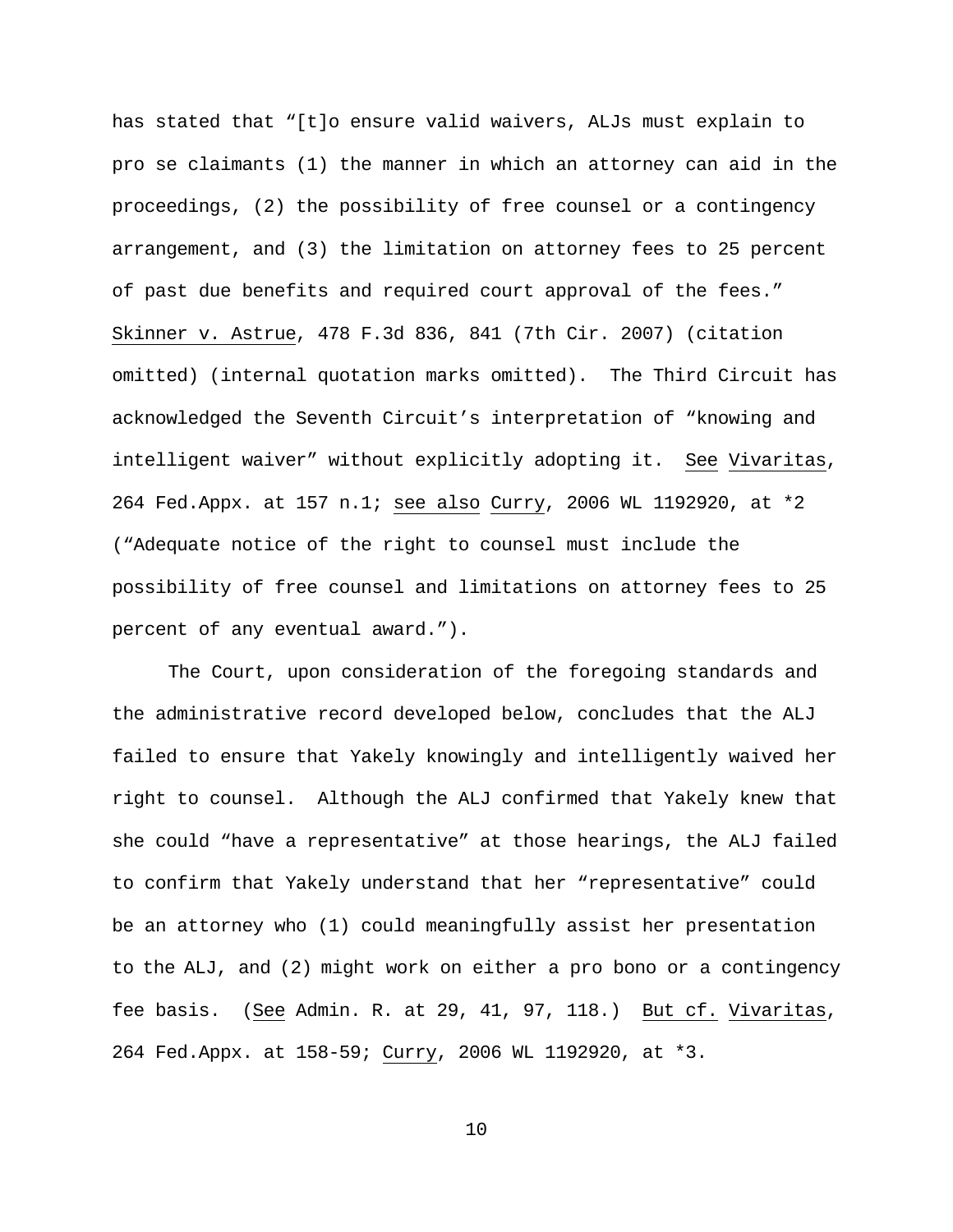**B. It Appears that Yakely Suffered Prejudice Because the ALJ Failed to Solicit Testimony from a Vocational Expert**

"A lack of counsel, itself, is not sufficient cause for remand." Bentley v. Comm'r of Soc. Sec., No. 10-2714, 2011 WL 4594290, at \*9 (D.N.J. Sept. 30, 2011); see also Phifer v. Comm'r of Soc. Sec., 84 Fed.Appx. 189, 190 (3d Cir. 2003). However, the Court may remand a social security matter for further proceedings if it appears either that lack of counsel prejudiced the claimant or that the administrative proceedings were marked by unfairness. See Vivaritas, 264 Fed.Appx. at 158 (citing Livingston v. Califano, 614 F.2d 342, 345 (3d Cir. 1980)). The Court has thus examined the administrative record for evidence of prejudice or unfairness.

Allocation of the burden of proof informs that examination. "While a claimant represented by counsel is presumed to have made [her] best case before the ALJ, no such presumption attaches to an unrepresented claimant." Id. (quoting Skinner, 478 F.3d at 842). "Without the shifting of this burden, no sanction would exist for an ALJ's inadequate explanation of a claimant's rights." Id. (quoting Binion v. Shahala, 13 F.3d 243, 245 (7th Cir. 1994)). Here, because the ALJ did "not obtain a valid waiver of counsel, the burden is on the Commissioner to show [that] the ALJ adequately developed the record." Id. (quoting Skinner, 478 F.3d at 842).

Yakely argues that the ALJ: (1) erroneously determined that her insured status lapsed on December 30, 2007; (2) improperly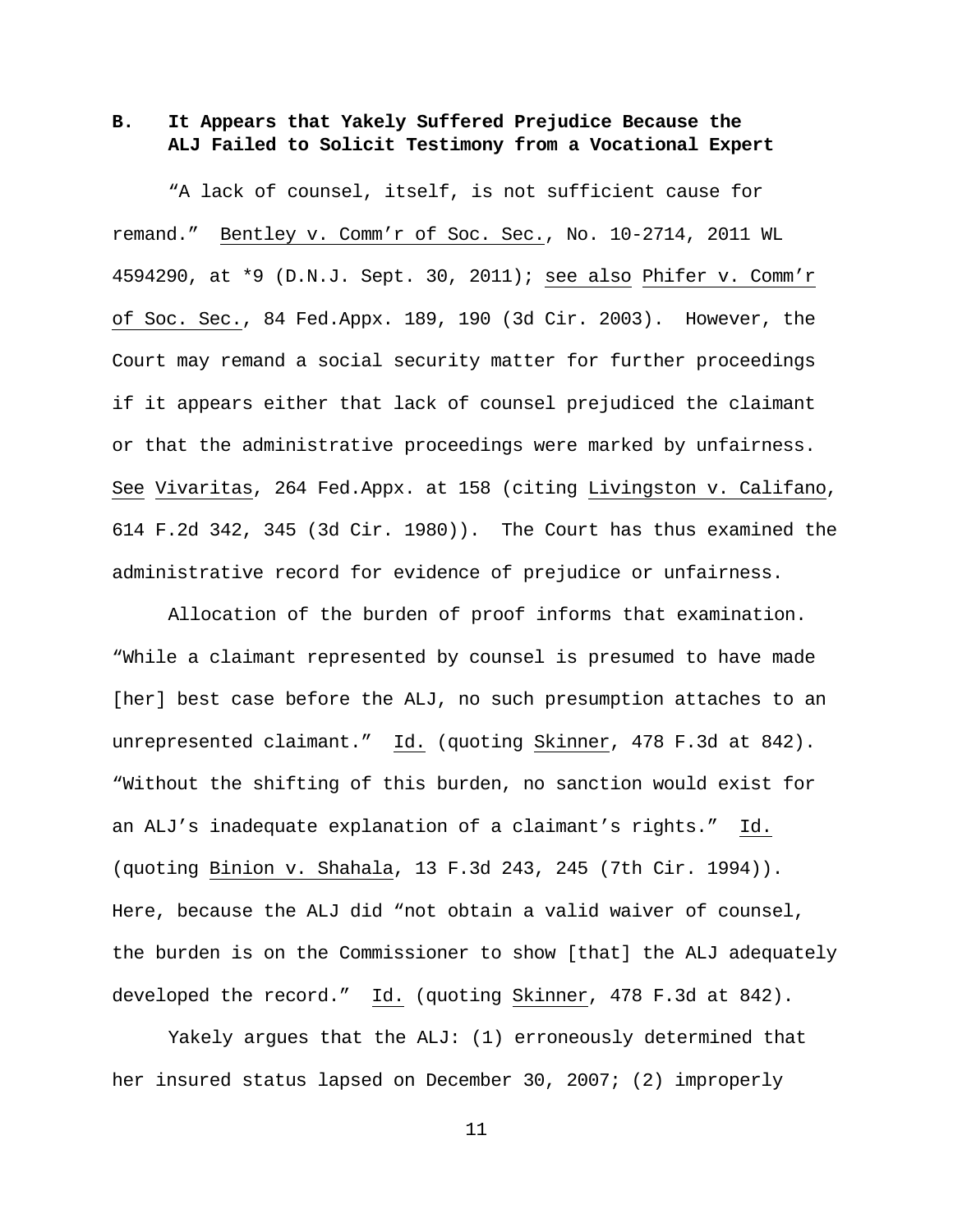discredited or otherwise disregarded the opinion of her treating physician; and (3) improperly issued the Second ALJ Decision without securing the testimony of a vocational expert. (See id. at 6, 11-23; see also dkt. entry no. 12, Reply Br. at 2-5.) Insofar as Yakely argues that the ALJ should have solicited testimony from a vocational expert, the Commissioner has failed to carry its burden of proving that the ALJ adequately developed the record.

The ALJ concluded without the benefit of a vocational expert's testimony that "there were jobs that existed in significant numbers in the national economy that [Yakely] could have performed on a sustained and competitive basis at all times relevant to this decision". (Admin. R. at 22.) It appears that the ALJ reached this conclusion after consulting the Social Security "Grids", i.e., 20 C.F.R. Pt. 404, Subpart P, Appendix 2. (See id.) But an ALJ may not rely solely on the Grids when a claimant suffers from both severe exertional and non-exertional impairments. See Cartagena v. Comm'r of Soc. Sec., 29 Fed.Appx. 883, 885 (3d Cir. 2002); Sykes v. Apfel, 228 F.3d 259, 267 (3d Cir. 2000). Here, the ALJ concluded that Yakely suffered from both a severe exertional limitations (i.e., degenerative disc disease) a severe non-exertional limitation (i.e., bilateral carpal tunnel syndrome). (See Admin. R. at 20.) See Cartagena, 29 Fed.Appx. at 885 (carpal tunnel syndrome is a non-exertional limitation).